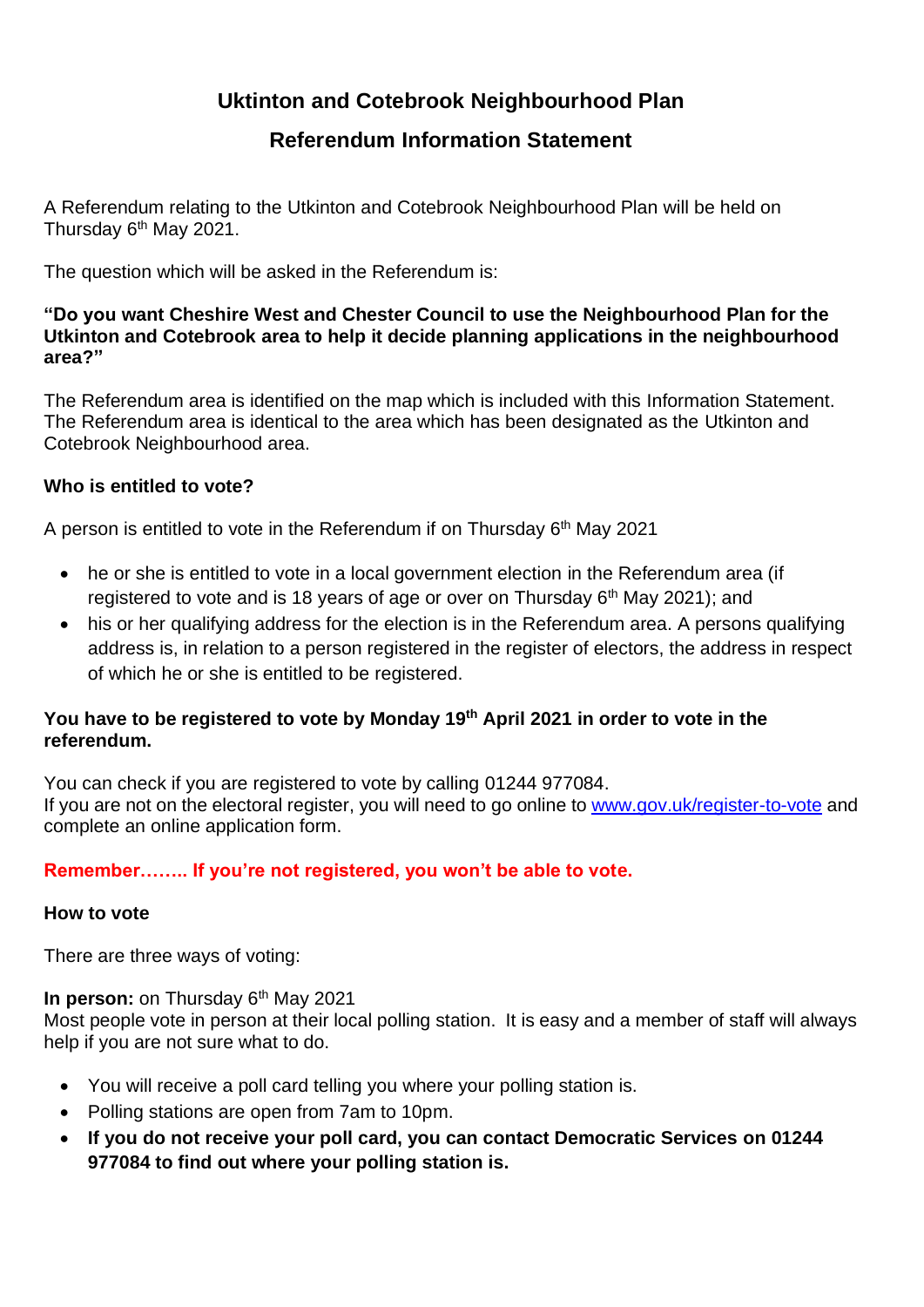# **By post**:

- To vote by post, fill in an application form and send it to Democratic Services, Cheshire West and Chester Council, Council Offices, 4 Civic Way, Ellesmere Port, CH65 0BE to arrive by 5:00 pm on Tuesday 20<sup>th</sup> April 2021
- Ballot papers can be sent overseas, but you need to think about whether you will have time to receive and return your ballot papers by **10pm** on **Thursday 6th May 2021**
- You should receive your postal vote about a week before polling day. If it doesn't arrive in time, you can get a replacement up to **5pm** on **Thursday 6th May 2021**

# **By proxy**:

If you can't go to the polling station and don't wish to vote by post, you may be able to vote by proxy. This means allowing somebody you trust to vote on your behalf. Proxy vote application forms are available from Democratic Services on 01244 977084 and must be returned by **5pm** on Tuesday 27th April 2021.

#### **Referendum expenses**

The Referendum expenses limit that will apply in relation to the Referendum is £2397.40. The number of persons entitled to vote in the Referendum by reference to which that limit has been calculated is 600.

The Referendum will be conducted in accordance with procedures which are similar to those used at local government elections.

#### **Specified documents**

The specified documents are:

- The Utkinton and Cotebrook Neighbourhood Development Plan;
- Report of the independent examiner:
- Summary of the representations submitted to the independent examiner;
- Statement by the local planning authority that the draft plan meets the basic conditions and complies with the relevant legislation;
- A statement that sets out general information about town and country planning including neighbourhood planning and the referendum.

The specified documents listed above can be viewed via the following link: [www.cheshirewestandchester.gov.uk/neighbourhoodplanning](http://www.cheshirewestandchester.gov.uk/neighbourhoodplanning)

If you are having difficulties viewing the documents online, please contact 01244 973887.

The documents can also be viewed online at the following Council offices, however due to COVID-19 restrictions, an appointment must be made in advance by contacting: [emma.lawrence@cheshirewestandchester.gov.uk](mailto:emma.lawrence@cheshirewestandchester.gov.uk) 01244 977265

- HQ, 58, Nicholas Street, Chester, CH1 2NP;
- Wyvern House, The Drumber, Winsford, CW7 1AH;
- Civic Way, 4, Civic Way, Ellesmere Port, CH65 0BE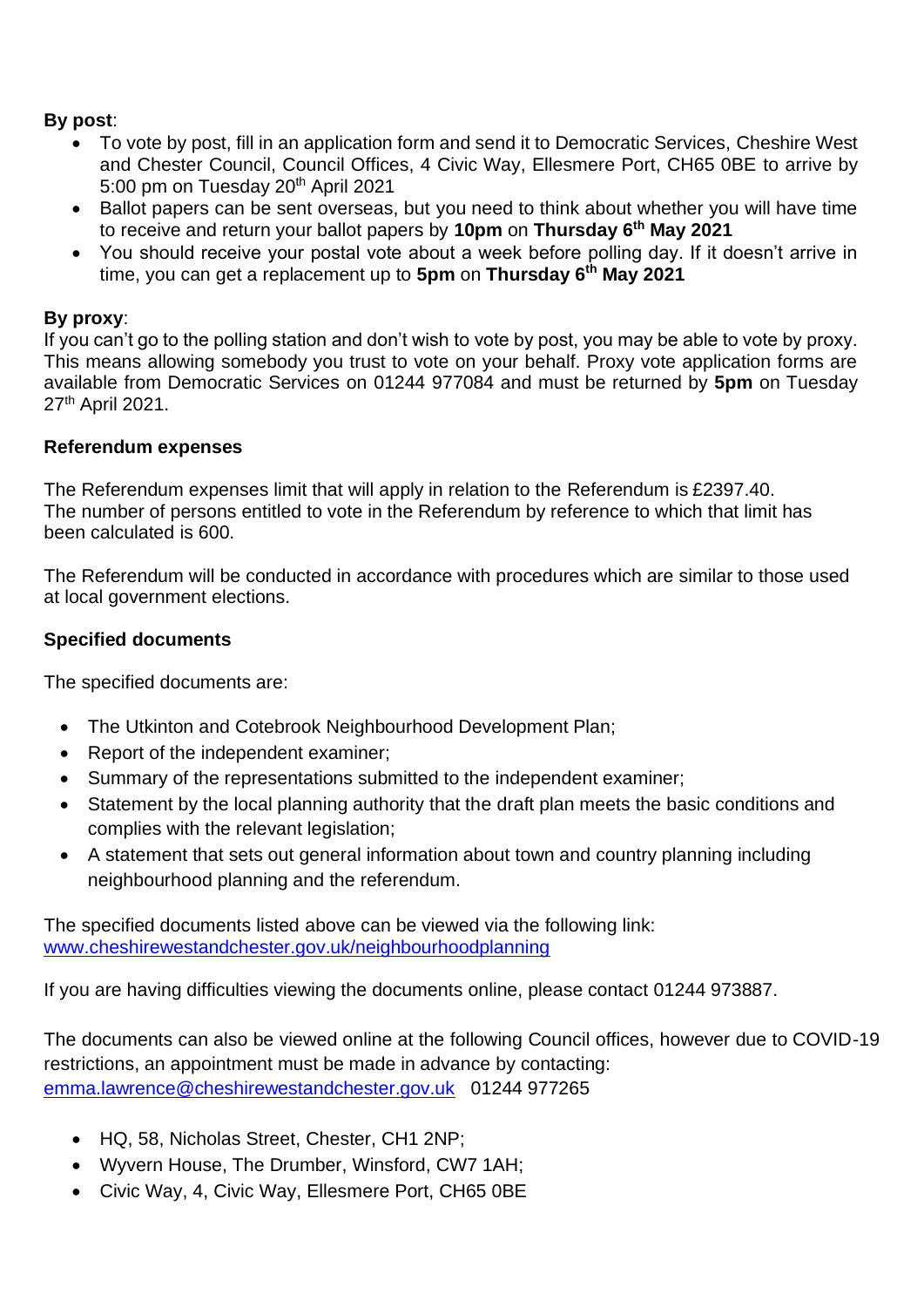Dated: Wednesday 24<sup>th</sup> March 2021

Andrew Lewis Counting Officer Cheshire West and Chester Council HQ, 58 Nicholas Street Chester, CH<sub>1</sub> 2NP